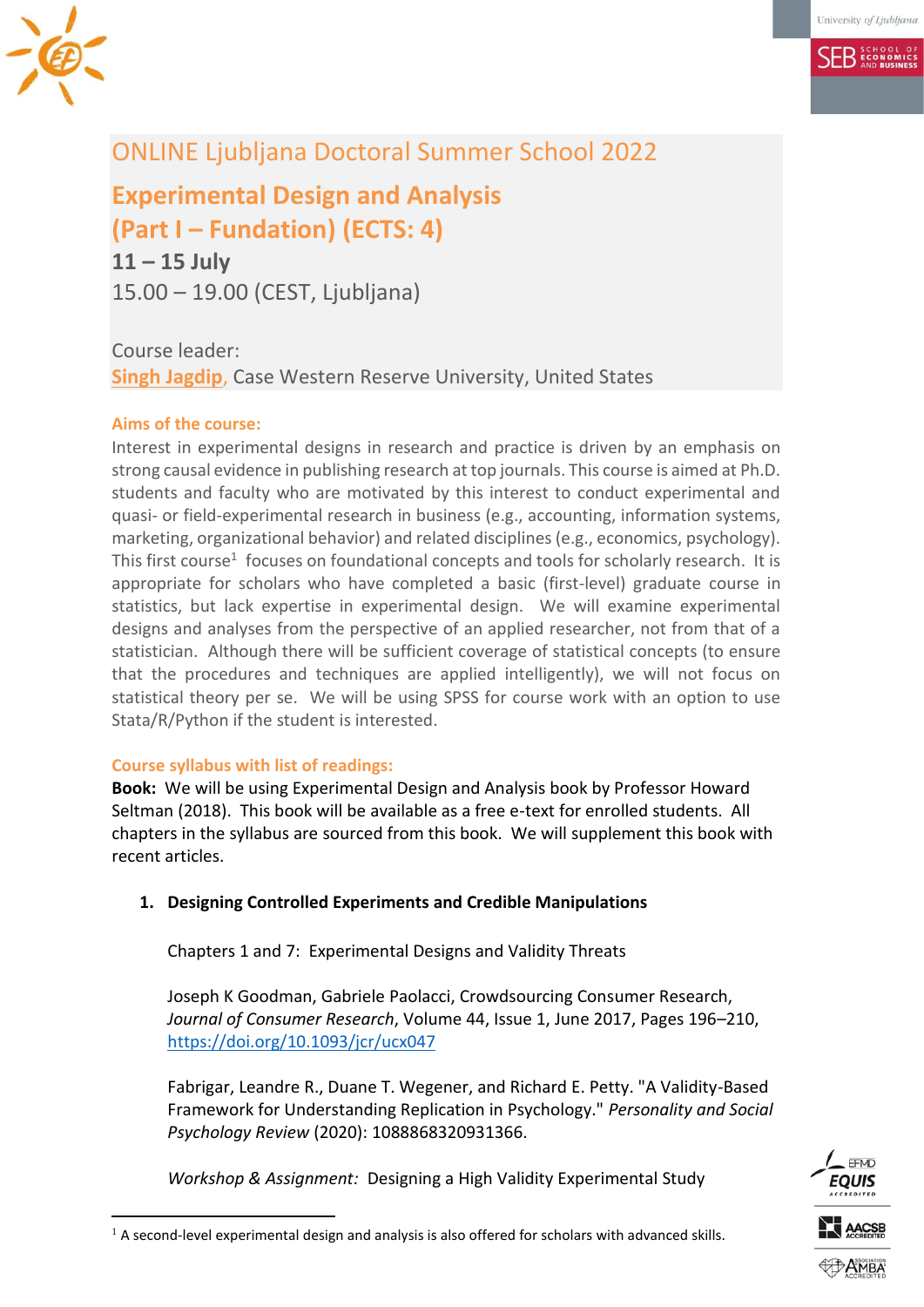

### **2. Foundations of Experimental Data Analysis: Between-Subjects Design**

Chapters 7 and 10: A/B Testing, Analysis of (Co)-Variance

*Workshop & Assignment:* Manipulation Checks, Profile Plots

## **3. Foundations of Experimental Data Analysis: 2-way Designs with Regression Option**

Chapters 8, 9, and 11: Accounting for Threats, 2-way Designs and Complex **Interactions** 

*Workshop & Assignment:* Plotting Interactions, Blending ANOVA and Regression **Diagnostics** 

## **4. Features of Experimental Data Analysis: Planned/Post-Hoc Contrasts, Effect Size & Power**

Chapters 12 and 13: Statistical Power, Contrasts and Custom Hypotheses

Tom Meyvis, Stijn M J Van Osselaer, Increasing the Power of Your Study by Increasing the Effect Size, *Journal of Consumer Research*, Volume 44, Issue 5, February 2018, Pages 1157–1173, <https://doi.org/10.1093/jcr/ucx110>

*Workshop & Assignment:* Power Calculations and Contrasts in 2-way ANOVA

#### **5. Designing Field Experiments**

Andrea C Morales, On Amir, Leonard Lee, Keeping It Real in Experimental Research—Understanding When, Where, and How to Enhance Realism and Measure Consumer Behavior, *Journal of Consumer Research*, Volume 44, Issue 2, August 2017, Pages 465–476,<https://doi.org/10.1093/jcr/ucx048>

Luca, Michael, and Max H. Bazerman. *The Power of Experiments: Decision Making in a Data-driven World*. MIT Press, 2020. @

[http://dln.jaipuria.ac.in:8080/jspui/bitstream/123456789/7351/1/The%20Power](http://dln.jaipuria.ac.in:8080/jspui/bitstream/123456789/7351/1/The%20Power%20of%20Experiments%20Decision%20Making%20in%20a%20Data-Driven%20World%20by%20Michael%20Luca%20Max%20H.%20Bazerman.pdf) [%20of%20Experiments%20Decision%20Making%20in%20a%20Data-](http://dln.jaipuria.ac.in:8080/jspui/bitstream/123456789/7351/1/The%20Power%20of%20Experiments%20Decision%20Making%20in%20a%20Data-Driven%20World%20by%20Michael%20Luca%20Max%20H.%20Bazerman.pdf)[Driven%20World%20by%20Michael%20Luca%20Max%20H.%20Bazerman.pdf](http://dln.jaipuria.ac.in:8080/jspui/bitstream/123456789/7351/1/The%20Power%20of%20Experiments%20Decision%20Making%20in%20a%20Data-Driven%20World%20by%20Michael%20Luca%20Max%20H.%20Bazerman.pdf)

Baldassarri, D., & Abascal, M. (2017). Field Experiments Across the Social Sciences. Annual Review of Sociology, 43(1), 41–73.

Hall, Todd A., and Sharique Hasan. "The Politics of Experimentation." *Available at SSRN 3571296* (2020).